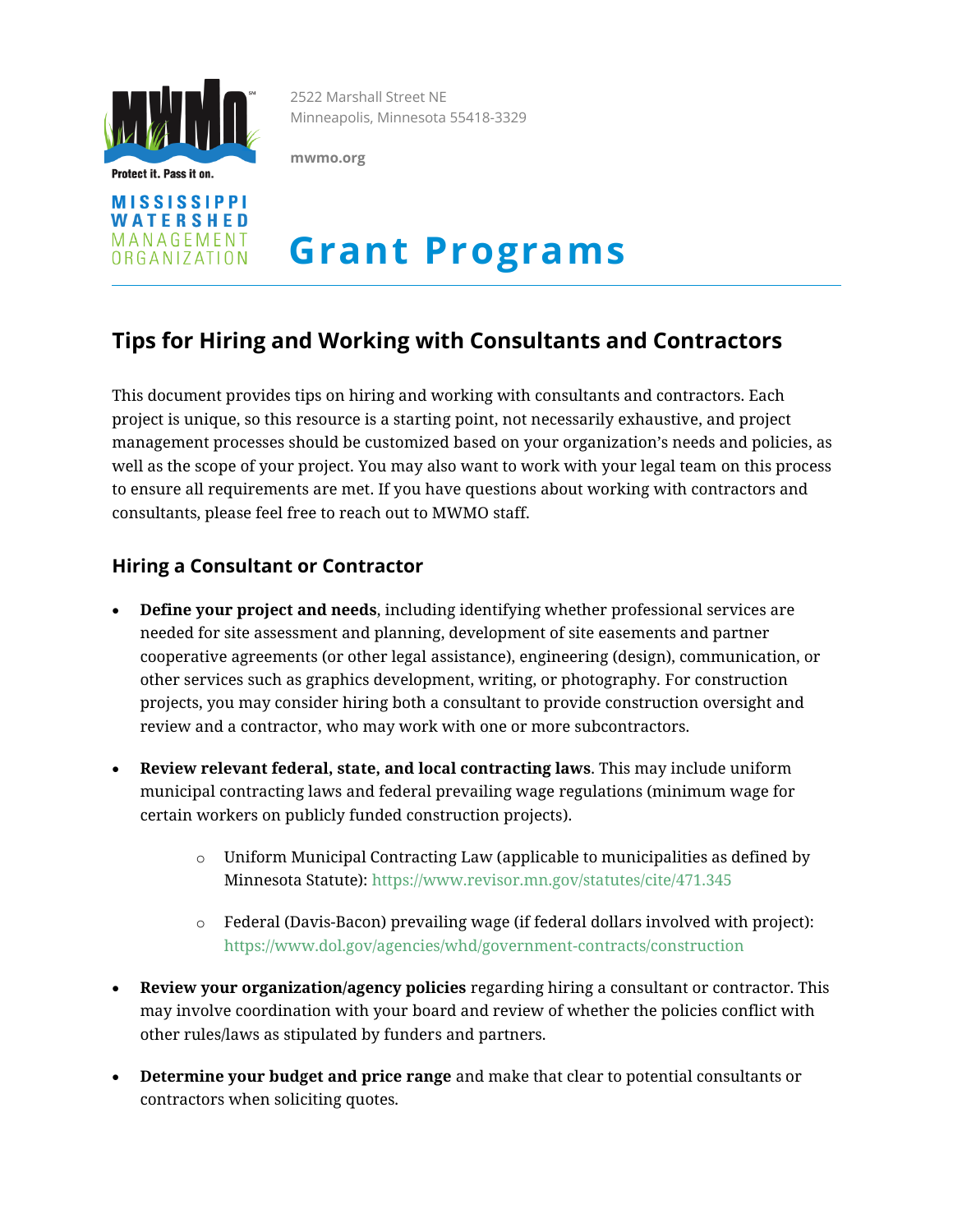- **Determine the procurement process** based on your organization's policy, needs, and goals. Types of procurement include sole source, Request for Proposals (RFP), and Request for Qualification (RFQ). RFPs and RFQs are considered competitive procurement whereas sole source is a noncompetitive process. For most projects, aim to solicit proposals from at least three potential consultants or contractors.
	- $\circ$  Sole Source: A contract is entered into without a competitive process when only one known source exists or that only one single consultant/contractor or supplier can meet the project's needs. Client selects the consultant/contractor and negotiates the scope, schedule, budget, and deliverables. There may be a dollar value threshold beyond which this is not allowed. The MWMO does endorse any particular consultant or contractor. However, some lists are available online for particular project needs such as [native plant suppliers, landscapers, and](https://www.dnr.state.mn.us/gardens/nativeplants/suppliers.html)  [restoration consultants for Minnesota](https://www.dnr.state.mn.us/gardens/nativeplants/suppliers.html) and the [Minnesota Society of Professional](https://www.mnsurveyor.com/)  [Surveyors](https://www.mnsurveyor.com/)' "Find a Surveyor" tool.
	- $\circ$  RFP: Project should be moderately well defined with a solid understanding of the work required, budget, and timeline. Multiple criteria can be used in selecting a proposal. Your organization may have a policy in place to send to a pool of prequalified firms or use an open bid process.
	- $\circ$  RFQ: Based on the qualifications and experience of personnel and the firm/team as a whole. The price and scope are negotiated together. Compared to an RFP, this process is more relational and less transactional. This process is often used when it is a new project type for the organization and the scope may be less well defined. It may also be a unique type of project requiring a lot of skillsets or have multiple project phases. The evaluation criteria for an RFQ is similar to an RFP, without price.
- In an RFP, it is recommended to include the following information:
	- 1) **Introduction**, including summary information on your organization, project background (including site locality information), funding for the project, the proposal deadline (both date and time), and the cost/price for performance.
	- 2) **Scope of services**, including the problem or issue to be addressed and the type(s) of services you are seeking: for example, development of a stormwater management plan with input from the community, creation of technical designs (indicate preliminary or construction-ready) for a specific stormwater best management practice (BMP), site and BMP maintenance plans, excavation work for a raingarden, site grading, construction and installation of a stormwater BMP, or implementation of a BMP and site maintenance plan. Specify whether you would like the contractor to be responsible for securing all necessary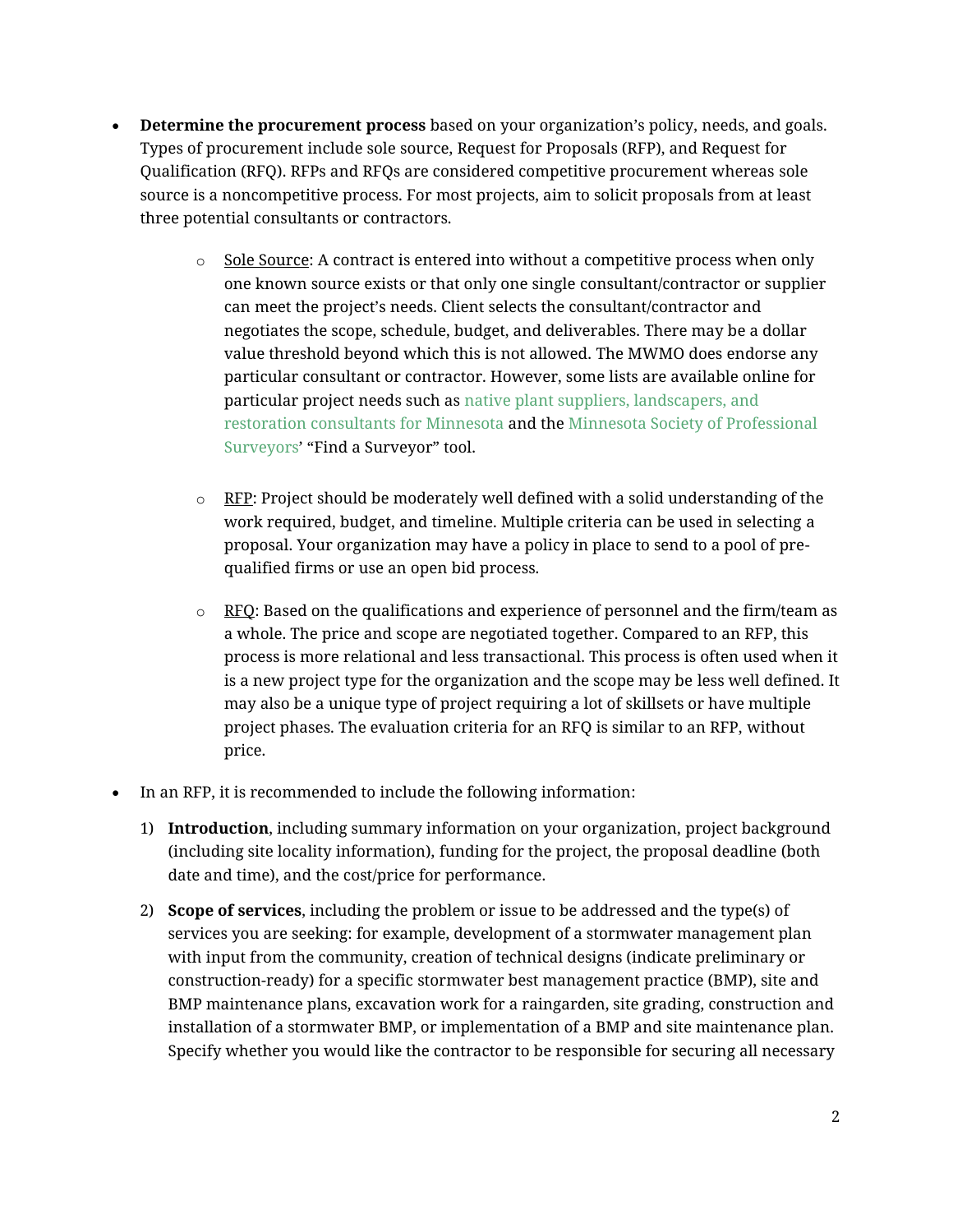permits for the project (all necessary local, state, and federal permits, certifications, and authorization for the project) and ensuring regulatory compliance.

Depending on the scale of the project and your budget, you may also wish the consultant to prepare a formal Project Management Plan as part of their work, which may include items such as roles and responsibilities, points of contact, scope, a schedule (e.g. a Gantt Chart), budget, deliverables, communication protocols, and meetings. If in the planning stage of your project, several review meetings may be necessary at various design stages such as 0%, 30%, 60%, 90%, and final (100%) design. This may include determining who will be part of the review team and how comments will be recorded and incorporated. The Plan can also establish the frequency of communication and determine the best modes for communication (e.g. email, phone calls, virtual meetings). Written documentation of phone calls and meetings is important for future reference. Typically, the client communicates directly with the consultant and communication to the construction contractor is through the consultant.

- 3) **The desired outcomes of the service(s) provided**, such as concept plans and a work plan for long-term stormwater management, construction-ready designs accompanied by a detailed project budget, work plan, and maintenance plans, or long-term successful function of an installed BMP.
- 4) **Site restoration expectations.** Indicate whether the contractor shall be responsible to repair, replace, or restore any part of project sites that are damaged or changed by the contractor or any subcontractors doing work on the project.
- 5) **The budget available for the project (optional)**. In some cases, particularly for small projects, it may be beneficial to indicate the budget available for the project if there is not much leeway. Otherwise, leaving the available budget out could be a way to see if a respondent comes up with a method that costs less. If including the budget, indicate whether it is a not to exceed amount, e.g. whether the amount "shall not be exceeded under any circumstances." Also note whether, "Candidates are strongly encouraged to provide discussion and comment on any tasks which may not be needed to complete the project more economically while still achieving project goals."
- 6) **The payment terms**. The timing of payments to contractors may depend on your organization's cash flow, policies, and funding sources. You may choose to make partial payments based upon a pre-arranged schedule where payments are made when specific milestones are reached or at pre-specified intervals after work has been verified.
- 7) **The timeline for your project**. Be clear about any deadlines for completing work based on your organization's needs as well as requirements in grant agreements, loans, or other funding sources.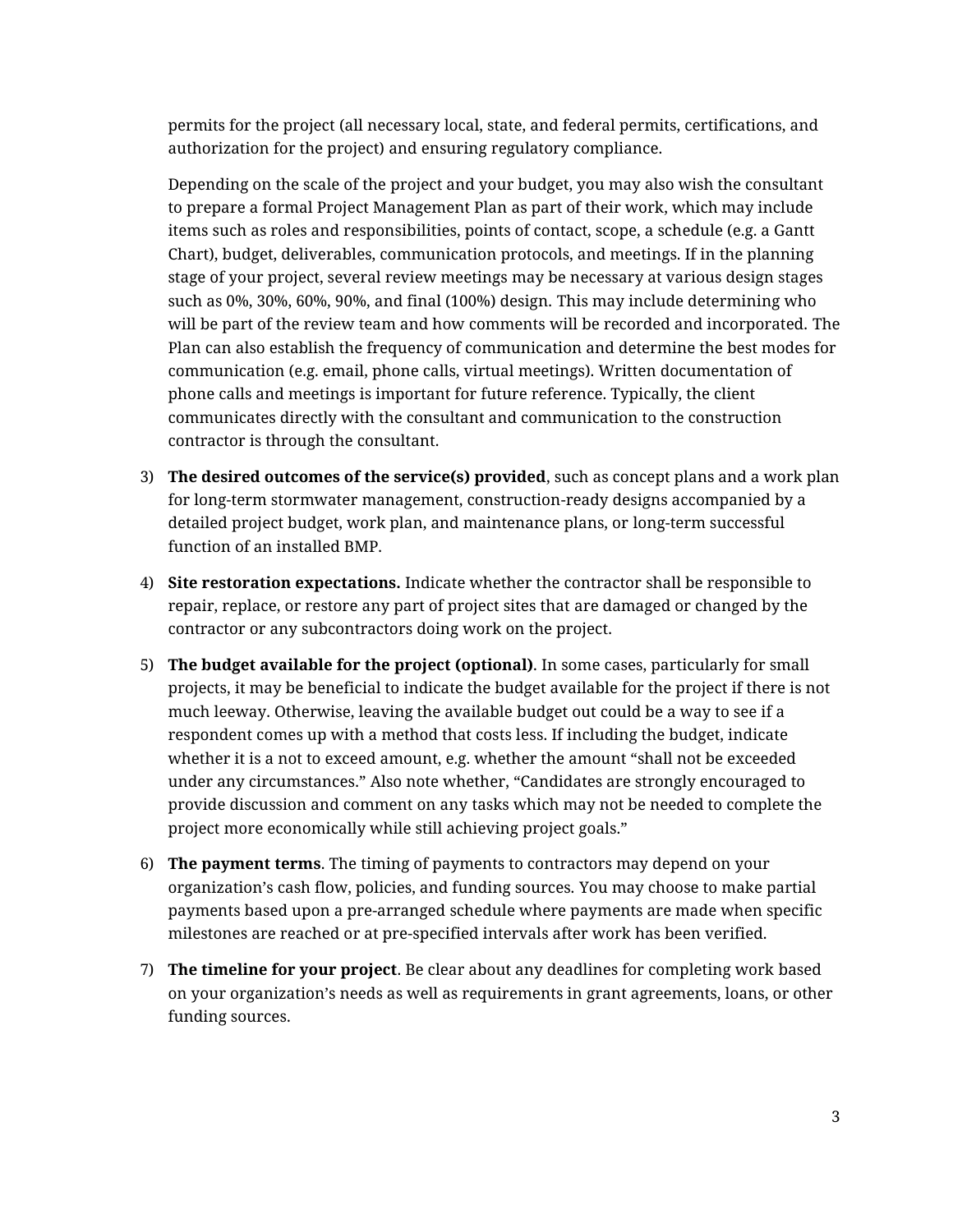- 8) **How to submit a proposal**. Reiterate the date due, time, and instructions on how to submit (digital and/or hard copy). For some projects, you may wish to hold a mandatory virtual or in-person pre-bid meeting at a specified date/time. Specify a page limit if desired.
- 9) **Sections you would like included in proposals**, such as:
	- a. Cover letter (1 page)
	- b. Project overview
	- c. Consultant understanding of the project
	- d. Assumptions and expectations
	- e. Consultant approach (scope of work/tasks and timeline)
	- f. Firm profiles, firm resumes, firm projects illustrating similar work, client references or testimonials
	- g. Budget (RFP) or staff billing rates (RFQ)
	- h. Budget table (value adds separated)
	- i. Proposed project schedule identifying milestones and schedule of proposed project in consideration of that workload
- 10) **Selection and award process.** Indicate how proposals will be screened and selected, including evaluation criteria and how to submit questions about the project and whether there is a deadline. Indicate the date when your organization anticipates awarding the contract.
- 11) **Exhibits.** These may vary based on the project, but could include items such as grant agreements with funders (including associated exhibits to the grant agreement such as the scope of work and budget), preliminary concept plans, site photos, recommended plant species, or other items.
- 12) **Draft agreement (optional).** Consider including a draft template agreement with an RFP/RFQ so they are aware of the language ahead of time and can decide whether to move forward with preparing a proposal. Ensure that there is contractual language that will protect your organization's interests if there is a breach of duty by the consultant or contractor, or where the consultant or contractor cannot perform.

Sections in the agreement that may be applicable to your project include terms and conditions, how payment will be made (payment terms), data practices, term of performance, insurance, records ownership / transfer or records, monitoring requirements, applicable state and federal requirements, bonding requirements,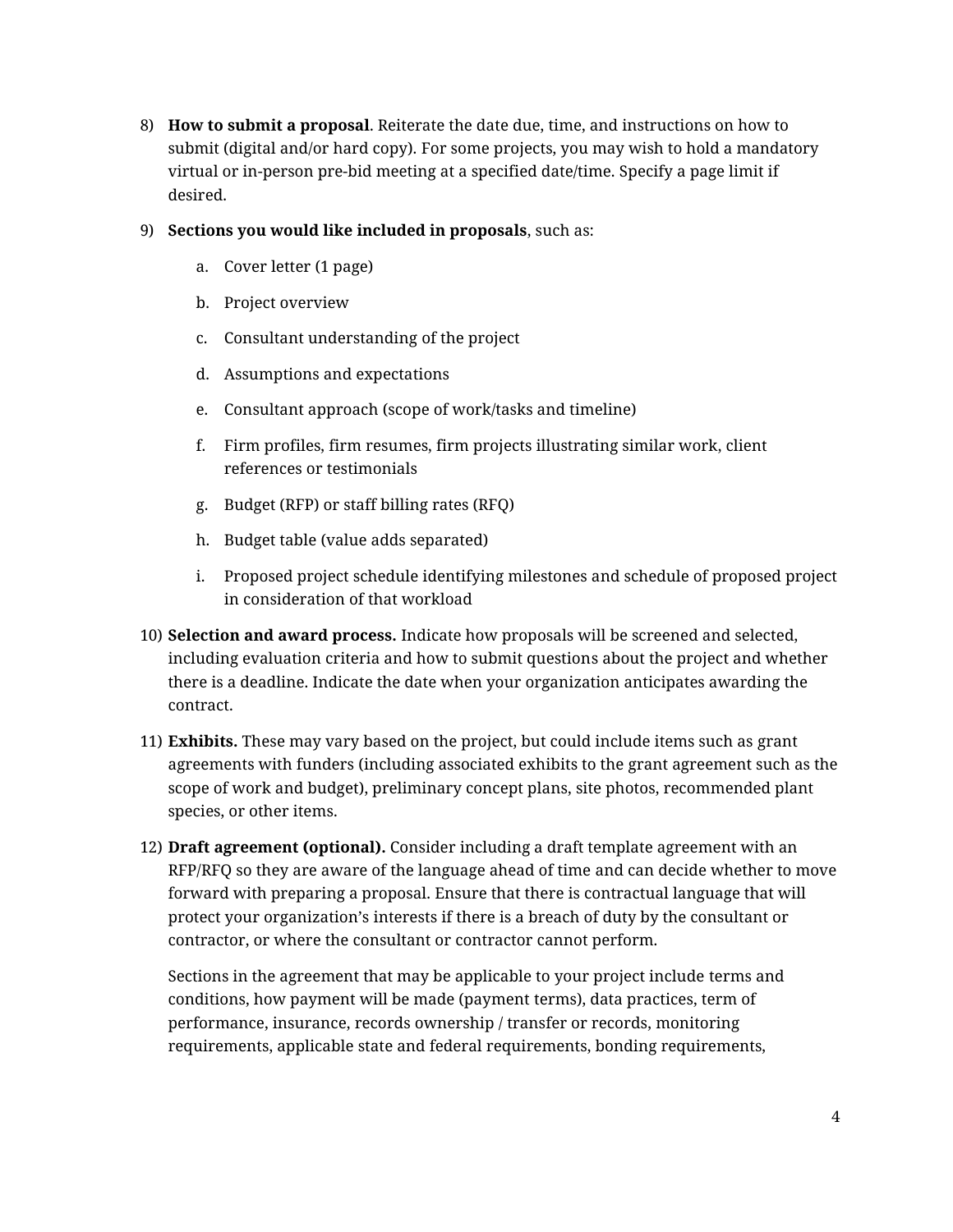warranty requirements, drug-free workplace, nondiscrimination, equal employment opportunity, non-compliance, prevailing wage requirement, independent capacity of subgrantee, conflicts of interest and ethics compliance, liability, campaign contributions, subgrantee's liability, elections law, arbitration, errors and omissions, and indemnification.

Other agreement items may include insurance, the Data Universal Numbering System (DUNS) – Dunn & Bradstreet, Good Standing, signatory authority, a contract intake form, and a W-9. Create a project timeline in the agreement with clearly identified and logical milestones. Clearly define project tasks and deliverables. Make sure these deliverables align with those outlined in grant agreements. Any approvals or denials to agreement changes should be in writing (e.g. through an agreement amendment) prior to changes being made.

• **Choosing the proposal**. Some organizations use the method of choosing the lowest responsible proposal. The lowest responsible proposal does not always have the lowest price, but is the proposal that both has the lowest price and illustrates the consultant or contractor's capability to satisfactorily complete the project. Evaluation criteria may include the price and whether it is reasonable (particularly compared to other firms' submittals), qualifications of personnel, the scope of work (including whether there is added value), and their experience with similar types of projects.

Organizations may choose to use a review committee, made up of at least three evaluators that include internal staff and partners. Scoring of proposals should be made independently, with a group meeting/resolution of discrepancies afterwards. Your organization may have policies in place with regards to how to complete soring. Criteria may be adjectival (e.g. ranging from unacceptable to outstanding) or based on points, with numerical ranking of responses by section.

Interviews for the top proposals may be helpful to arrive at a final decision. Interview are particularly helpful for large or complex projects where you may wish to reaffirm their approach and understanding. It's also a chance to meet the candidates that would be completing the work and allow for Q&A and discussions.

- **Examples of reasons to exclude a proposal (excerpted from State of the Auditor of MN 2005):**
	- 1) Lack of equipment to properly complete the project
	- 2) Failure to produce a certificate of insurance or proper exemption
	- 3) Failure to address all required specifications in the solicitation document
	- 4) Materials/service proposed does not meet specifications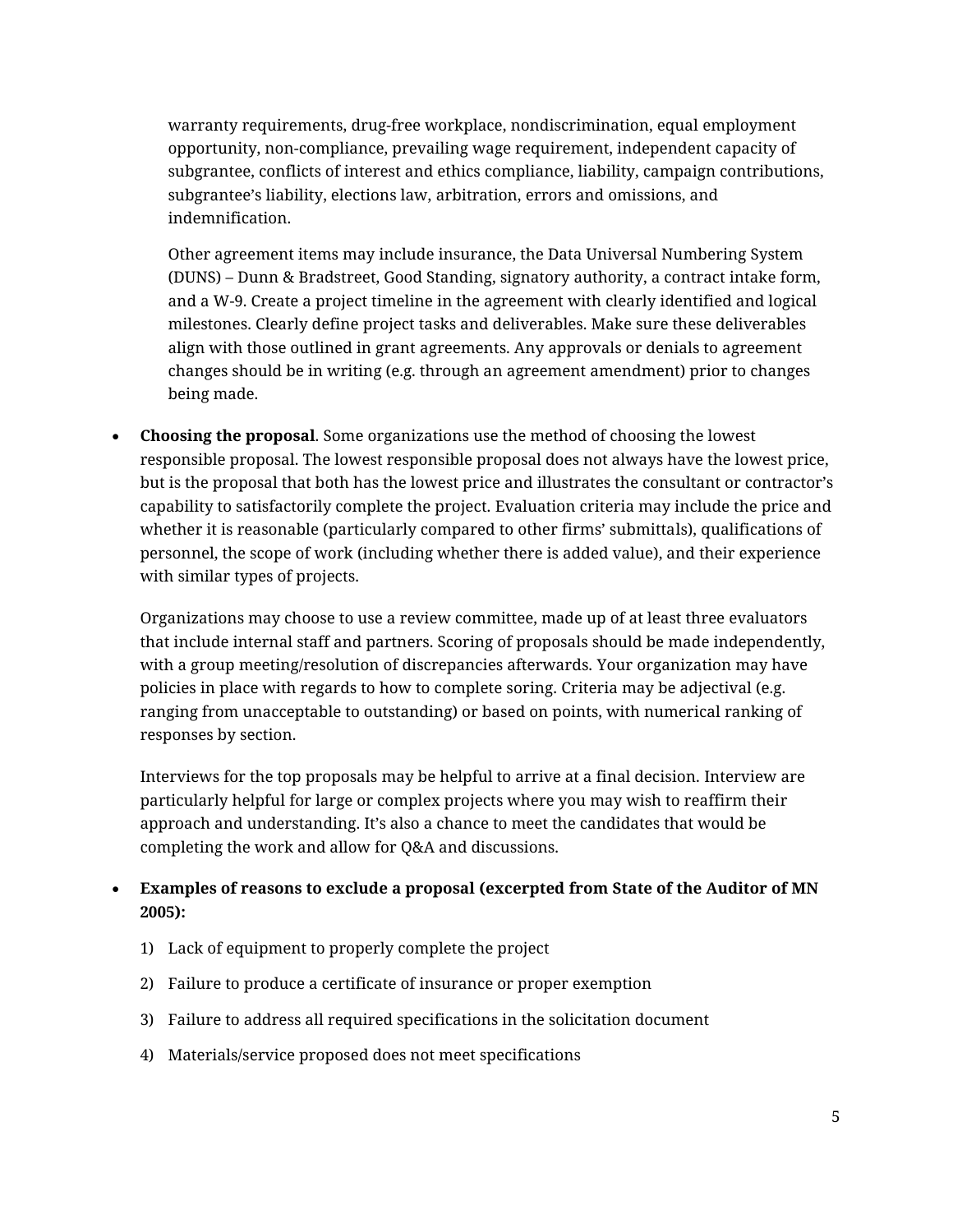- 5) Lack of financial resources or organizational capacity to complete the project
- 6) Poor performance on a prior contract
- **After the proposals have been evaluated, move to notice of award.** The winner of the proposal should be called, followed by an official board action as applicable and official letter of intent. Organizations not winning the proposal should also be called, with feedback ready to help everyone submit better proposals next time.
- **Determine how signatures will be made** to execute the agreement and whether these must be wet ink or whether digital signatures are permissible. Remind your consultant/contractor not to start work until the agreement is signed by both parties.

### **Working with a Consultant or Contractor**

- **Create a project folder** on your server to keep track of communications, contracts, deliverables, invoices/project accounting, pre-contract materials (such as board approvals and proposals), and any other supporting materials.
- **Schedule a kickoff meeting after awarding the contract**. This meeting should include a review of the project's scope of work (assumptions, schedule, deliverables, any add-ons etc.) and the final budget (not-to-exceed amount, time and materials, payment terms, and any flexibility). Review the agreement and create a mutual understanding of the expectations and responsibilities of all parties involved up front. The agreement is the single most controlling document for managing disputes/claims. Any budget overruns or needs for change orders should be discussed in advance of that work.
- **Establish a good relationship with the consultant or contractor early on to ensure accountability and invest time in getting to know the team**. Communicate frequently and provide feedback throughout the project period rather than waiting until the end. Regularly revisit the contract to see whether targets are being met and check in with your contractors on the status of upcoming tasks.
- **Establish monitoring procedures** such as periodic contractor reports submitted by the consultant or contractor or inspections of completed work. Celebrate accomplishments and let your contractor know that their work is valued.
- **In wrapping up the project, measure the success or failure of the final results against the initial objectives**. Review the project file to ensure that it contains sufficient documentation to answer any questions that may arise, or to provide guidance on any similar projects that may be completed in the future. The project file should contain the following: